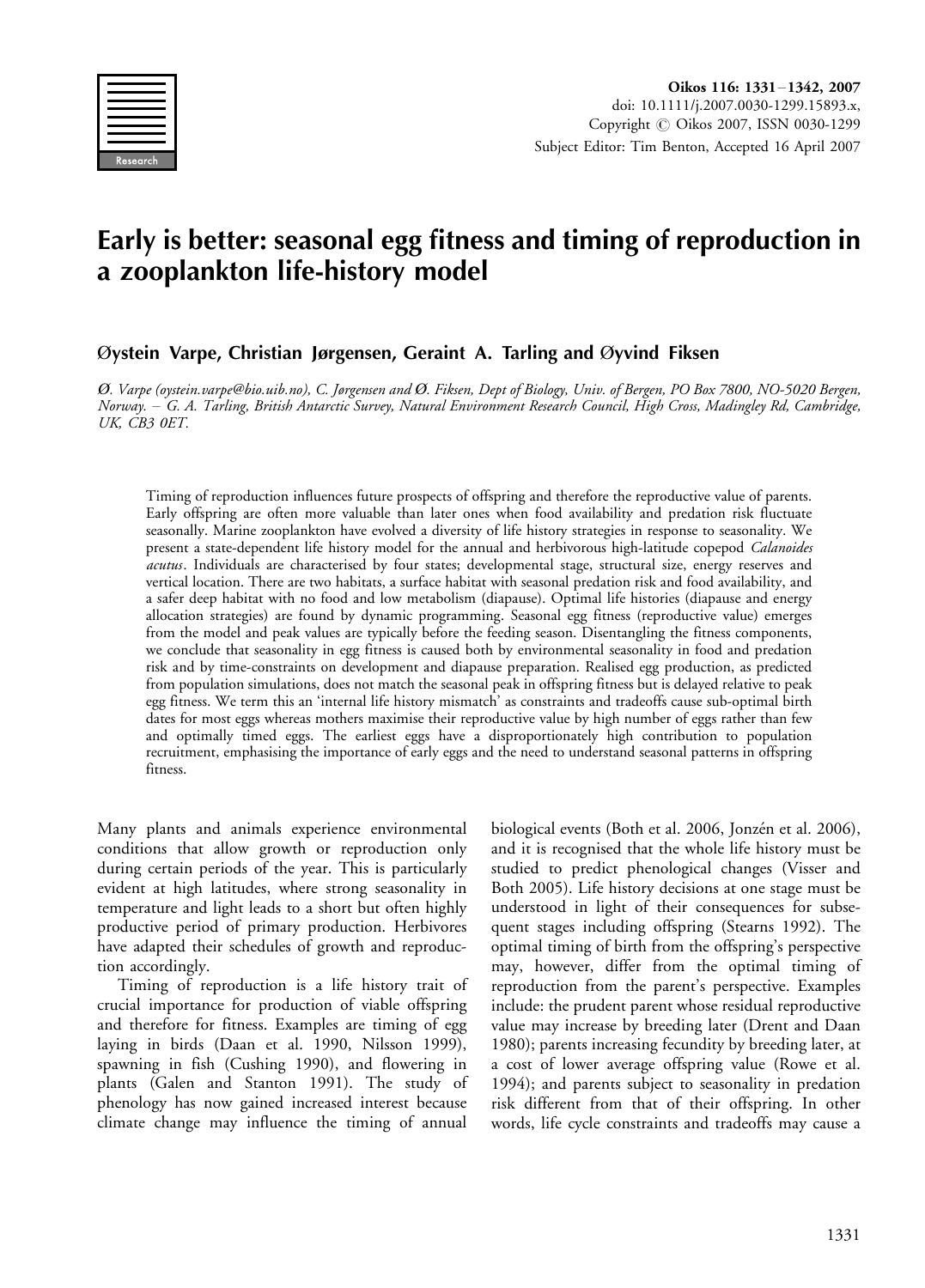mismatch between optimal time of birth vs optimal time to give birth, a parent-offspring conflict (Trivers 1974) over phenology.

Individuals in a population are not identical: their genes vary; they have experienced different environments; they are in different states or in different places; or they are born at different times of the year. Life history strategies are sensitive to such differences and often depend on the individual's state, such as body size, sex, energy reserves, and geographical position. Hence, optimal life history decisions vary within a population, and a state-dependent approach is desirable in studies of life histories and phenology (Rowe et al. 1994, McNamara and Houston 1996).

Here we adopt this state-dependent approach when modelling the life-history of a high-latitude marine copepod. Copepods form a large part of marine zooplankton and are abundant grazers on phytoplankton. Copepods are also the main prey of a range of higher trophic level organisms, including commercially important fish (Varpe et al. 2005). Consequently, understanding the life histories of copepods helps us understand the structure of pelagic marine ecosystems (Verity and Smetacek 1996). At high latitudes, herbivorous copepods have evolved strategies to cope with a short feeding season and a long unproductive winter (Conover 1988, Atkinson 1998, Lee et al. 2006), as well as seasonal predation risk (Kaartvedt 2000). Eggs are typically produced during spring, prior to or during the phytoplankton peak. For overwintering, one adaptation is to reside in deep-water with reduced metabolism and low exposure to predators; a state referred to as diapause (Hirche 1996). Because of environmental seasonality, the future prospects of an egg, and hence its fitness, are also expected to be seasonal, generating selection pressures on life-history traits determining timing and extent of egg production. Other factors than timing may influence egg fitness, such as egg size, but such factors are not incorporated in the present model (see Individual states).

To unravel the seasonal pattern of egg fitness, we built a dynamic state variable model (Houston and McNamara 1999, Clark and Mangel 2000) of a complete copepod life history. We designed the model for a given species (*Calanoides acutus*) and its specific environment (the Southern Ocean). This required a model rich in detail relevant to life history evolution of C. acutus and resembling species. In the model, life history tradeoffs emerge from built-in physiology and environmental constraints; a rare combination in theoretical life history models.

Here we focus on seasonal egg fitness and timing of reproduction and answer three main questions. 1) What is the seasonality in egg fitness? This can be answered because the model predicts reproductive value of individuals at all days of the year and for all

developmental stages, including the egg. 2) How do fitness components, such as development rates, survival, and future reproduction, vary seasonally and thereby cause seasonality in overall egg fitness? These processes are quantified in population simulations of optimal life histories, which allow us to follow the fate of eggs laid at each and every day of the year. 3) Do the mothers produce eggs at the time of peak egg fitness, or is there a mismatch between the seasonality in egg fitness and egg production? Finally, we study the success of the produced eggs and compare early vs late eggs.

# The model

### Model species

Calanoides acutus is an abundant herbivorous copepod with circumpolar distribution in the Southern Ocean, the waters surrounding the Antarctic continent (Andrews 1966). C. acutus has a predominantly annual life cycle (Tarling et al. 2004). All stages are pelagic, eggs are produced near the surface in spring and subsequent development includes six nauplii stages (N1 to N6) and six copepodite stages  $(Cl$  to Adult) (Fig. 1). C. acutus has a seasonal migration between the feeding habitat (surface waters) and the diapause habitat (depths of  $500-1500$  m). Before diapause most individuals have reached C4 or older (Andrews 1966, Atkinson et al. 1997). While deep, most individuals moult to the adult stage and mating takes place before or during the spring ascent. Only females return to the surface (Andrews 1966, Atkinson et al. 1997), with sperm stored for the whole breeding season.

The life history model integrates laboratory and field data of C. acutus biology (and related species) with environmental data from the Scotia Sea (Fig. A1). In this region, C. acutus mainly completes its life cycle in one year (Tarling et al. 2004) and there are data on seasonal abundance and vertical distribution (Atkinson et al. 1997).

### Model overview

Here we give an overview of state variables, time scales, processes and model design. A detailed model description is available in Appendix 1 (figures and equations from the appendix are referred to with prefix 'A'). The modelling consists of two steps. 1) Optimisation by dynamic programming to find state-dependent optimal life history strategies given a set of parameters describing the environment. 2) Simulation of individuals and populations that follow the optimal life history strategy to describe individual characteristics and population dynamics.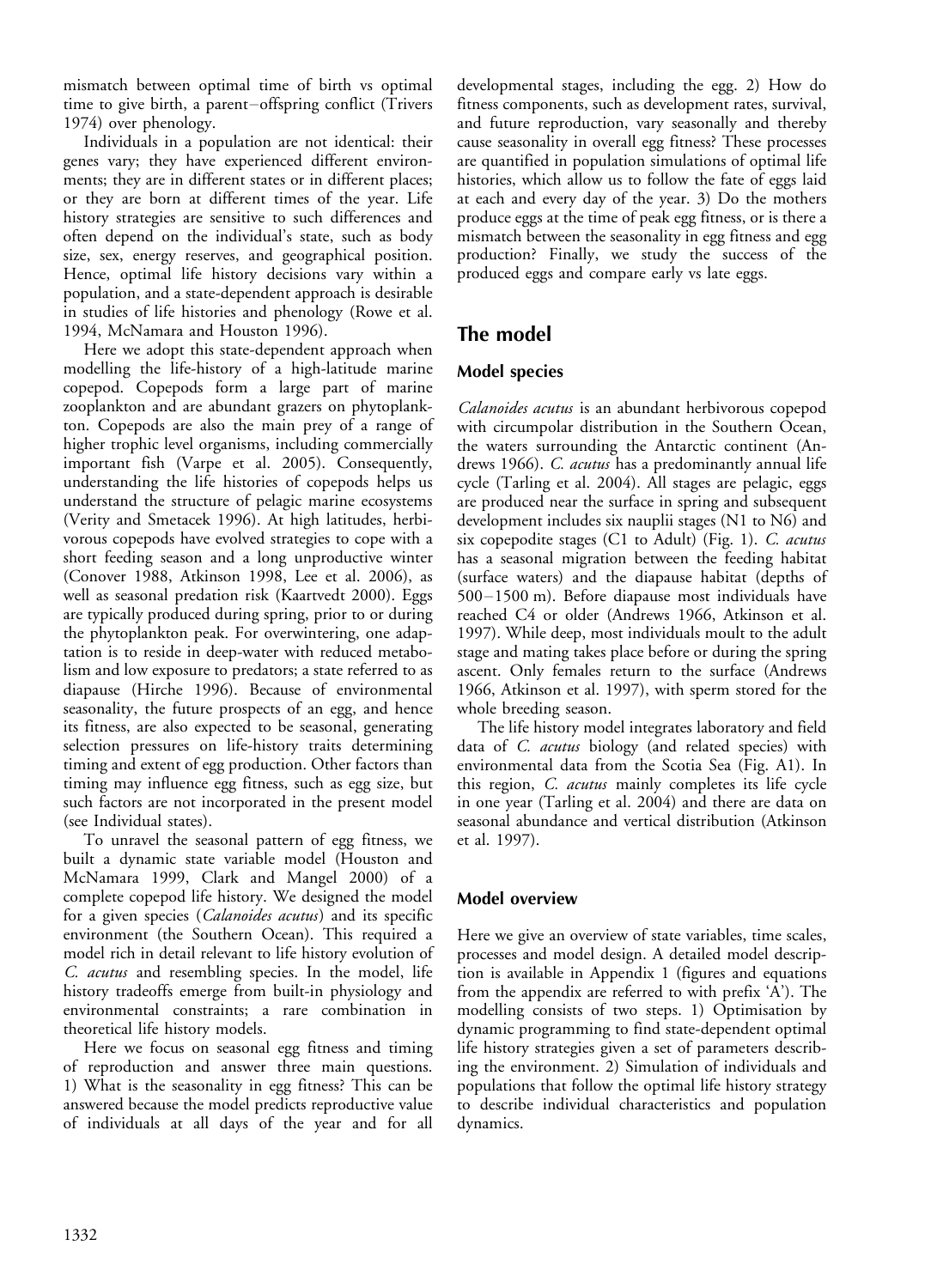

Fig. 1. Schematic overview of processes and decisions in a copepod life history model. Three life history decisions are optimised: allocation of carbon to store or structure  $\alpha$ , the use of store  $\varepsilon$ , and habitat change  $\sigma$  (active in the surface, diapause while deep). Note that relevant decisions differ with stage and habitat. Migration costs are added to metabolism when changing from surface to deep habitat. Stores are used for metabolism if net carbon gain is negative (not shown for surface habitat). Development of early life-cycle stages (egg-C3, always in the surface) are modelled as temperature and food dependent stage transitions.

#### Individual states

All individuals are characterised by time of the season (day of the year) as well as states related to development, condition and habitat (Fig. 1). The egg, all nauplii stages and the early copepodite stages are characterised by developmental stage only. Older stages are structured by three additional states. Two states describe body composition, presented as two compartments of carbon: structural body mass (representing development) and energy store (representing body condition) (Fig. 2). A third state is habitat. There are two habitats: a surface habitat with food during summer, high predation risk, and high routine metabolism; and a deep habitat with low predation risk, no food, and reduced metabolism characteristic of diapause (10% of surface metabolism).

Generally, parents may invest differentially in offspring depending on parent condition or time of the season. Examples include adaptive adjustments of offspring sex, size, condition, and even genetic constitution (haploid vs diploid). Here, we focus on timing of egg production, which may strongly influence egg fitness in seasonal environments. How other egg properties would influence development and survival in copepods would require an understanding of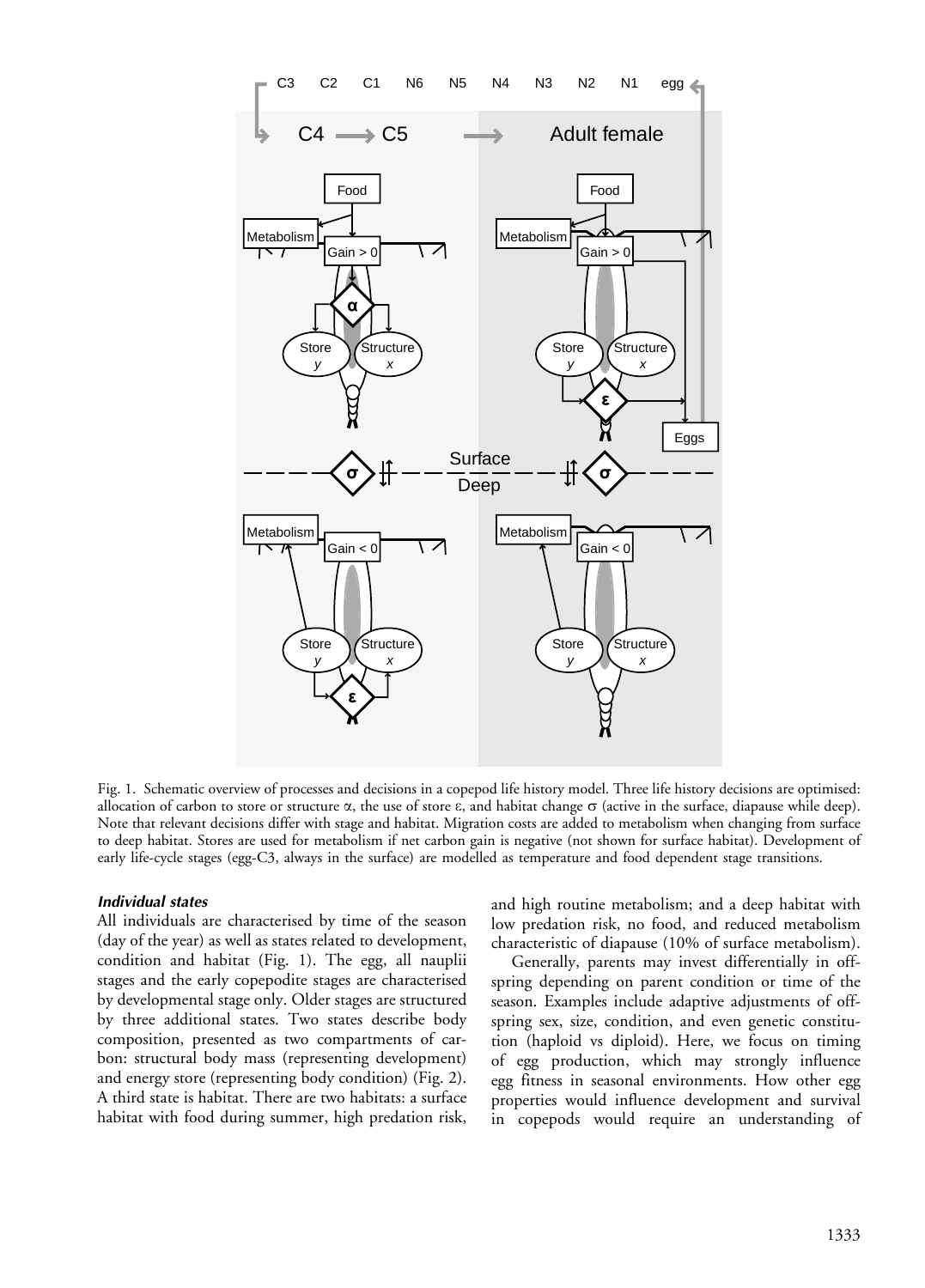

Fig. 2. Individual state space for a life history model of the copepod Calanoides acutus. Possible body masses are shown in grey: total body mass for given structural size x (irreversible) depends on the size of stores y (reversible). Maximum store is three times structure. An example is included of how the allocation decision  $\alpha$  determines change in structure and store. In addition, store decreases if used for reproduction, structural growth or metabolism (Fig. 1). Individuals moult to the next stage at fixed structural mass. The state space captures common structure-store combinations for developmental stages from C4 to adult females. For simplicity, structural body mass of adult females is constant at 120 µg carbon whereas stores may vary. Details on how the state space is derived are available in Appendix 1.

stochasticity and patchiness in the food resource (Winemiller and Rose 1993) and a more detailed physiology of the early life stages and its consequences for starvation and predation. We acknowledge that other properties of the egg may vary with parent condition or time in season, but the tradeoff between egg size and numbers or other aspects of egg quality are not included in the present model (for some studies of variation in egg quality in free spawning copepods see Pond et al. 1996).

#### Environment

The environmental processes include food availability, temperature, and predation risk, all with characteristic seasonality in the surface habitat but static in the deep habitat (Fig. 3). Phytoplankton, the primary food source of *C. acutus*, is represented by chlorophyll a (Chla) values derived from SeaWiFS satellite measurements (Fig. A1), and temperature is based on measurements at 50 m depth. Seasonality in surface predation risk is motivated by seasonal cycles in irradiation and its influence on predators relying on vision for hunting. The model has discrete time steps (1 day) and is run for the time needed to represent the entire life history (sometimes more than one year, for example when eggs are produced during unfavourable conditions).



Fig. 3. Environmental forcing and development of young stages in a life history model of the Southern Ocean copepod Calanoides acutus. (a) Food availability in Chla units for an early, intermediate, and late feeding scenario. (b) Temperature in the surface habitat; model forcing (solid) based on measurements at 50 m depth, or nearest depth above (circles are data points, squares are monthly means). Data from stations in the World Ocean Atlas (http://www.nodc.noaa. gov) located in the reference area (Fig. A1). (c) Development as daily transition probabilities between stages (Eq. A5). Development is temperature-dependent for egg-N2, and temperature- and food-dependent for N3-C3 (seasonality depends on feeding scenario). (d) Predation rate for different stages and habitats.

#### Growth, development, and migration

Individual processes include development, bioenergetics, energy allocation, and movement between the surface and deep habitat. The complete life cycle is modelled (Fig. 1). Development of early stages (egg-C3) is modelled as stage transitions (20 substages with daily transition probabilities). Development of egg, N1, and N2 is temperature-dependent, whereas development of subsequent stages also depends on food (Fig. 3c). For C4s, C5s, and adult females, net carbon gain (food intake) and bioenergetics determine potential rates of development, energy storing, and egg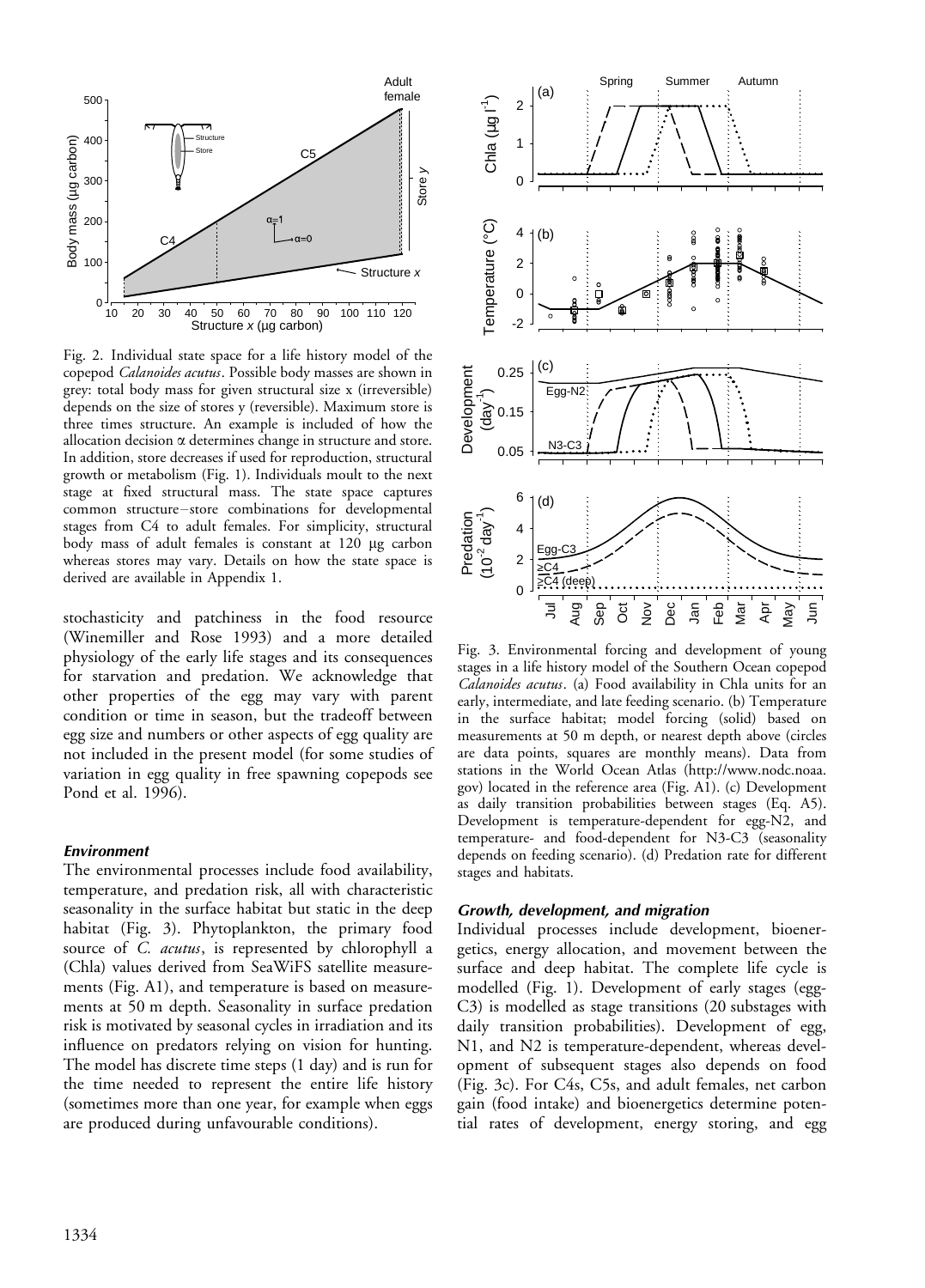production (Fig. A2). Temperature influences growth and metabolism via a Q10 function. Net carbon gain is related to food availability (Chla) via a saturation function and subtraction of routine metabolism. Individuals divert net carbon gain to structure or store as determined by the optimal allocation  $\alpha$ . There are constraints on potential size of structure and store (see State space, Fig. 2), and on rates for using stores.

Stores are used for egg production (adults) or for structural growth while deep (C4s and C5s). Optimal use of stores is determined by  $\varepsilon$ . When food intake is too small to cover metabolic costs, net carbon gain is negative and stores are used. When stores are empty there is elevated mortality caused by starvation. Adult females are assumed to remain at a constant structural size and therefore direct all net gain directly to egg production. The carbon mass of an egg is used to convert reproductive output (in carbon units) to fecundity (number of female eggs).

The optimised habitat switch  $\sigma$  contains information on when to move between the surface and the deep habitat (Fig. 1). Migration costs are paid at the time of descent (20% of total body mass).

#### Model design

The model finds optimal energy allocation and timing of diapause based on maximization of reproductive value by dynamic programming (Eq. A7; Houston and McNamara 1999, Clark and Mangel 2000). This optimization method is a backward iteration process where reproductive value is found at any time of the year conditional on the individual's states, current actions, and optimal actions in the remaining life. The fitness measure used (based on McNamara 1991) can be explained as follows (Fiksen 1997). The optimization procedure starts by optimizing the number of offspring produced in the last generation. Due to different projections for development and survival, the eggs differ in the expected number of offspring they will give rise to. By now considering the last generation but one, the procedure uses this information and optimizes not only the number of eggs produced by individuals in different states at different times, but for each egg produced it also considers how many eggs that egg is expected to give rise to in the next generation. This process is then repeated, going backwards, for several generations until the life history strategy converges. The result is that the procedure optimizes the number of descendants far into the future. Optimizing this formulation of reproductive value that extends across several generations is, in the absence of frequency dependence and interannual environmental fluctuations (as in our model), identical to maximizing the population's long term growth rate (Houston and McNamara 1999). Accordingly, what we refer to as egg fitness is the expected number of

descendants left far into the future, considered for one egg produced on a given day of the year. The actions maximising reproductive value determine the optimal life-history strategy schedule for growth, reproduction, and diapause. The approach allows us to stop at any point in the life cycle and ask what the individual should do to maximise its reproductive value. Generally, the later in the life cycle we ask this question, the higher the reproductive value because the individual is more likely to reach reproductive size successfully.

The backward iteration necessarily optimises strategies also for unlikely state combinations. In a second step we therefore simulate a population where individuals follow optimal strategies and the dominant state combinations emerge. By extensive bookkeeping we log the seasonal abundance of all stage- and state-combinations. The population simulations are therefore stage-structured, and for C4s, C5s and adult females, also structured by size (structure), condition (store), and habitat. Optimal strategies and population dynamics are found for three feeding scenarios: an early; an intermediate; and a late primary production season (Fig. 3a).

We perform experiments to follow the fate of eggs produced on any given day, and in Fig. 4 we illustrate how stochasticity in developmental time introduces variance within the cohort. In addition to following cohorts of eggs produced on a given day, we also perform full scale population dynamics which reveals the dynamics of the whole population. This virtual population can be sampled, analogous to empirical investigations, and results compared with observations. Here we focus on the timing of population level egg production and compare it with the seasonality in predicted egg fitness. With population simulations we also address the future contribution by early vs late eggs.

# Results and discussion

Results are presented in detail for the early feeding season scenario (Fig. 5 and 6). The intermediate and late scenarios are commented on briefly (Fig. 7), with details on fitness components given in Appendix 1 (Fig. A3).

#### Reproductive value

The model predicts seasonal and state-dependent reproductive value of the optimal life history. There are three main trends in reproductive value related to stage, season, and condition (Fig. 5):

1. Reproductive value increases with developmental stage, because the individual is closer to reproduction (Fig. 5a).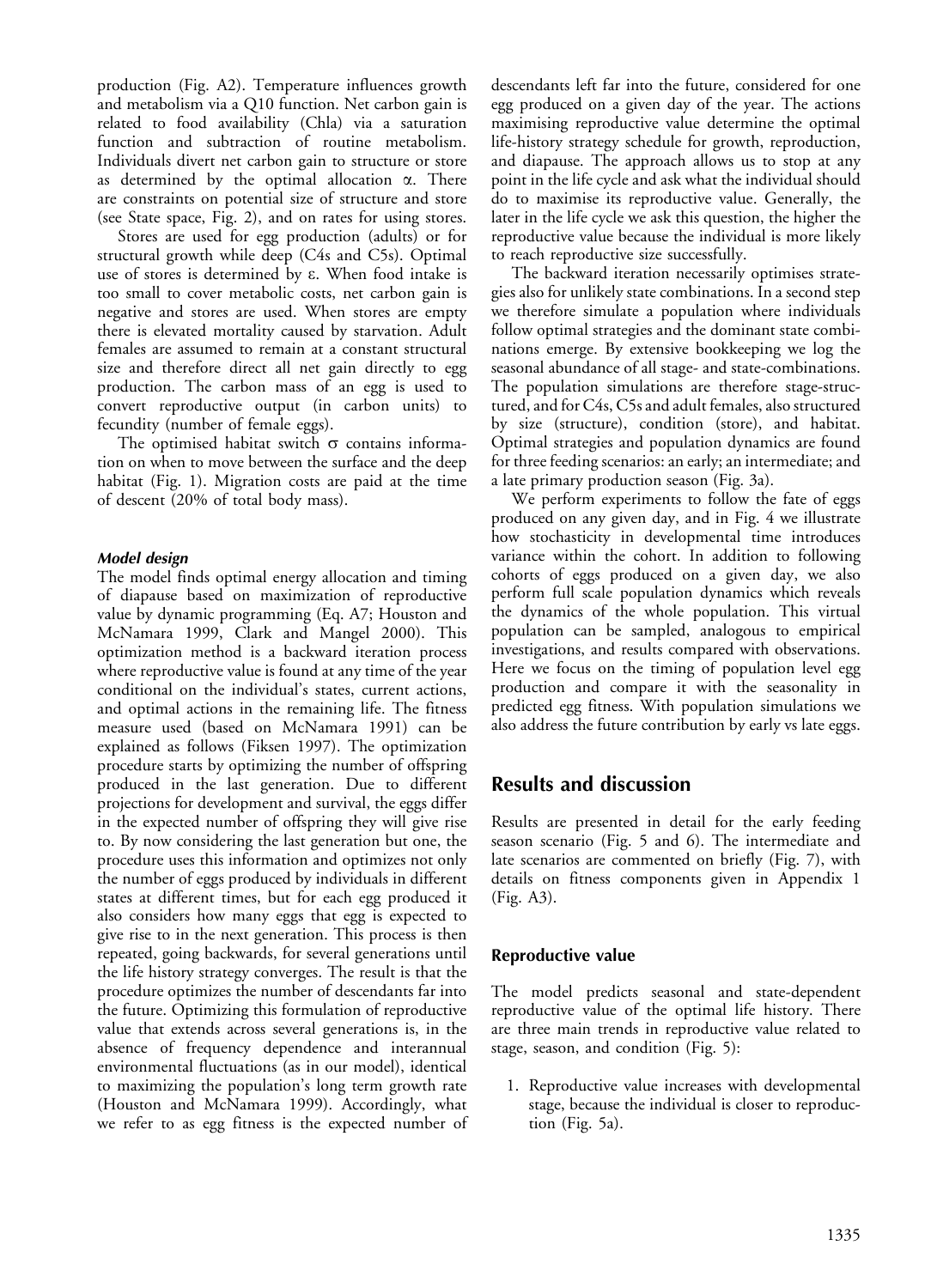

Fig. 4. Development, survival, and fecundity as predicted for a cohort of copepod eggs produced in early spring; arrows are one year apart and indicate the start date of the cohort (1 September). (a) Temporal distribution of egg, nauplii, and copepodites resulting from the egg cohort (relative abundances). Note that some individuals spend diapause as C4s but most as C5s. (b) Expected survival probability (line) and fecundity (eggs per individual; solid area) for the same cohort.

- 2. Reproductive value varies over the season. Early stages are increasingly time-constrained as the season progresses and development to a stage capable of diapause (C4 with some stores) becomes less likely. The resulting drop in reproductive value (Fig. 5a) is mainly an effect of survival probability, which is low in the surface (the only option of C3s and younger). Starvation is not the reason, as there is enough food for continued development also during winter, although at a slower rate. For an individual near maturity (Fig. 5b), reproductive value peaks in late winter and early spring. At this time there are good chances of reaching adulthood and reproduction. Later in the season there is a drop similar to that of younger stages. At this time an individual is too late to produce viable eggs. From then on, reproductive value increases gradually towards the next reproductive season.
- 3. Reproductive value increases with size of stores at all times (Fig. 5b). Individuals with small stores in winter will starve (lower right corner of Fig. 5b), and consequently have very low reproductive values. A minimum size of stores by the end of



Fig. 5. Seasonality in reproductive value as predicted by a copepod life history model. (a) Early developmental stages (egg–C3), and (b) a nearly mature copepod (C5,  $x = 110$ ) for all store values (% of maximum store) and in the optimal habitat. Data are from the early feeding season scenario. Plotted reproductive values are relative to the egg with maximum reproductive value and adjusted for the population growth rate.

the feeding season is a prerequisite for preventing starvation during winter; for the C5s depicted in Fig. 5b this is about 40% of maximum storing capability. There are, however, additional benefits of larger reserves, as stores in addition to those needed for winter metabolism are used for egg production next spring or for structural growth during diapause.

#### Egg fate and fitness components

Expected developmental time, diapause stage, survival, and fecundity are fitness components that vary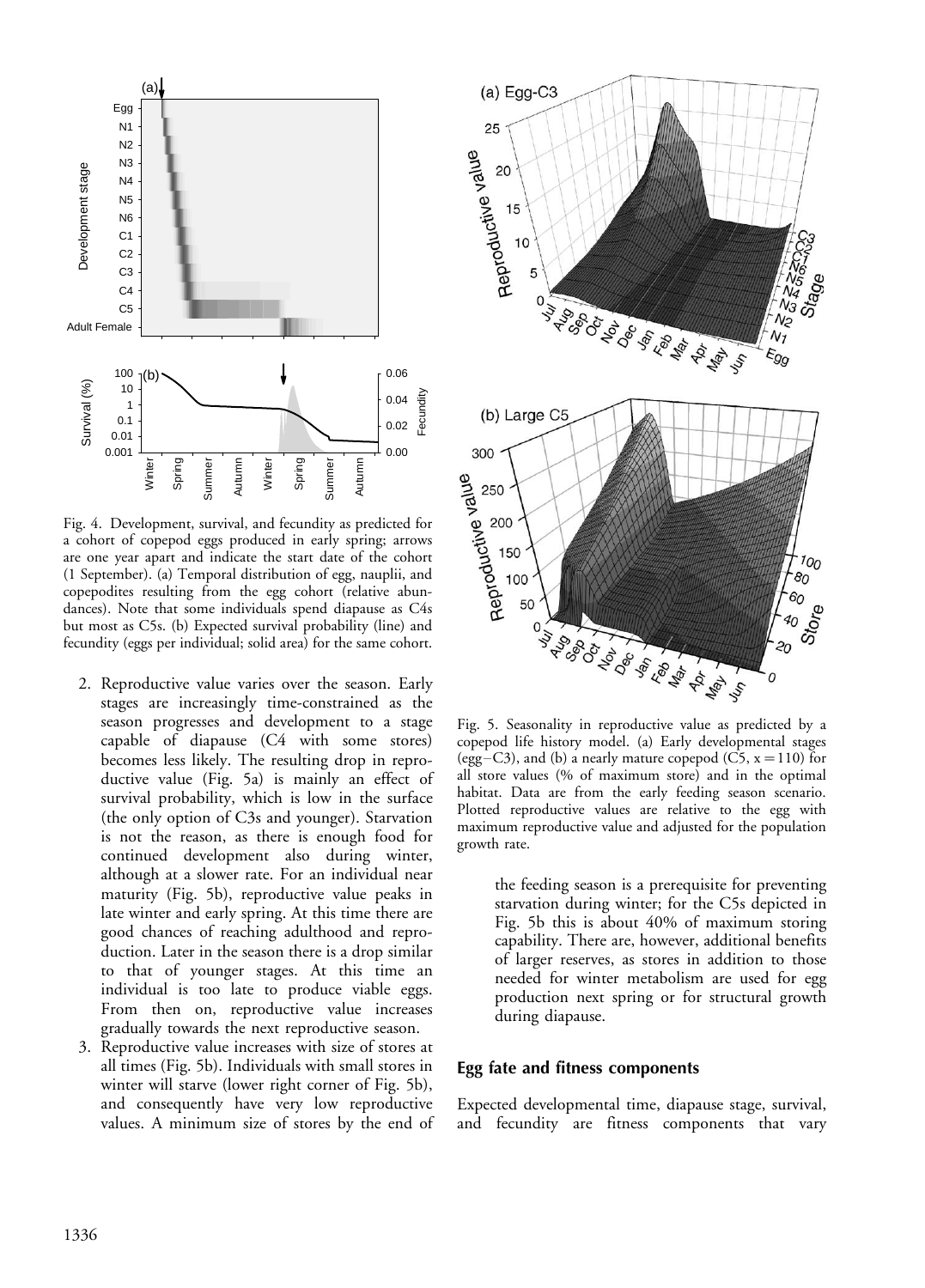

Fig. 6. Seasonality in fitness components and overall egg fitness predicted by a copepod life history model. (a) Carbon gain (broken line) and predation rate (solid line) of the early feeding scenario (cf. Fig. 3). (b-f) Expected fate of eggs produced at the different days (egg date) of the year. (b) Development time to specific stages (weighted average for the whole cohort). (c) Stage at mid-winter (1 July). (d) Survival probability until specific stages. (e) Potential fecundity (female offspring) of a single egg assuming no predation, and lifetime reproductive success (LRS) when predation is included. (f) Egg fitness measured relative to the egg with maximum reproductive value and adjusted for the population growth rate.

depending on when an egg is produced. We study these fitness components separately to disentangle the effects of each component on overall reproductive value. Cohorts of eggs, one for each day of the year (egg date), were followed (see Fig. 4 for a single cohort). Expected values of each fitness component for all egg dates are presented in Fig. 6.

Development (Fig. 6b). The shortest development time is predicted for eggs produced at the beginning or some time into the feeding season. There is a distinct rise in expected development time for eggs produced at a time when a given stage cannot be reached within the first year's feeding season; in these cases further development is postponed to the following year. Development to C5 obviously becomes time-constrained before development to C4. Maturity (adult female) during the first feeding season is not expected for any egg date. This is in agreement with the predominantly annual life cycle of this species (Tarling et al. 2004).

Diapause stage (Fig. 6c). C4s, C5s, and adult females may enter diapause (Fig. 1). The stage composition of the cohort at its first mid-winter varies with egg date. Eggs laid early develop to C5s before diapause. With later egg dates (already in the first half of the feeding season), the C5 stage is not reached and C4s dominate the diapause population. This change in winter stage reflects the stage-specific increase in development time (Fig. 6b). Eggs produced later are expected to overwinter as C3 or younger. These young stages stay in the surface habitat where they experience low food availability and high predation risk.

Survival (Fig. 6d). An egg's probability of survival until a given stage depends on egg date. Eggs produced prior to the feeding season have the best prospects for survival. Eggs with the highest survival probability are produced earlier than those with the shortest development time (Fig. 6b). There is a sharp decline in survival prospects as 1) the predation risk increases, and 2) the remaining feeding season becomes too short for development to a viable diapause stage.

*Fecundity* (Fig. 6e). Two measures of fecundity are presented: potential fecundity, which is an egg's expected number of female offspring assuming no predation (but including starvation) and one breeding season per female; and lifetime reproductive success (LRS), an egg's expected number of female offspring when predation risk is taken into account. For potential fecundity, starvation is the only risk of death. This is unrealistic, but illustrative.

Early eggs have time to develop to C5 and build large stores and are the individuals with the largest potential fecundity. Eggs produced later (September and onwards) are time-constrained and achieve lower potential fecundity because they enter diapause as C5s with smaller stores (which means fewer, if any, eggs produced from stores) or as C4s (no egg production based on stores and a need to use the early feeding season for growth and maturation). The potential fecundity is therefore reduced for both these fates. For egg dates when C4s become too small to enter diapause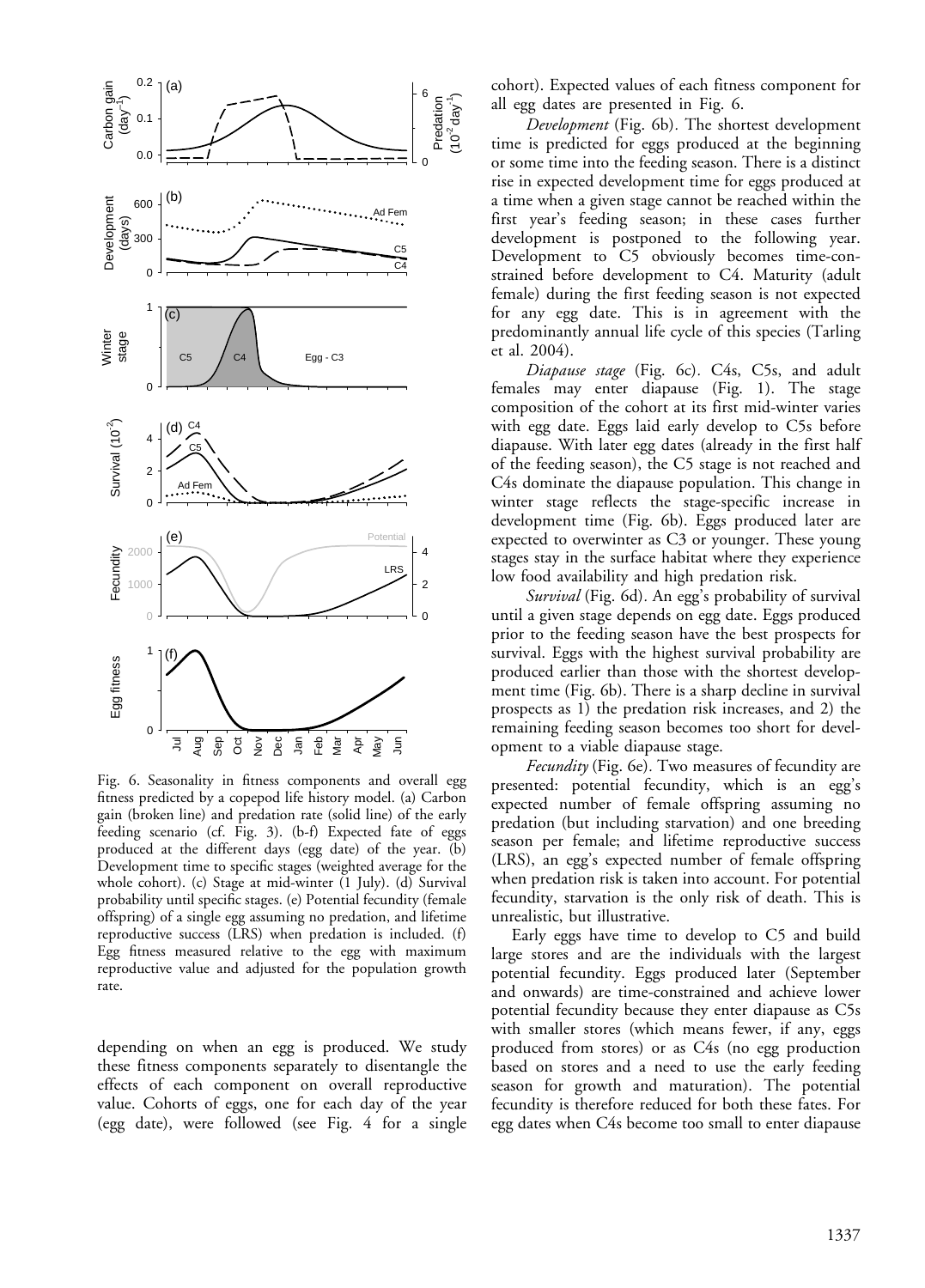

Fig. 7. Egg fitness and egg production for (a) the early, (b) intermediate, and (c) late feeding scenario. Egg production is derived from population simulations where individuals follow the optimal life history strategy, and are shown as daily population egg production as a percentage of total annual egg production. The 10% earliest eggs from the previous year contribute to a disproportionately large part of total egg production (contribution highlighted in light grey and given in parentheses). Seasonality in net carbon gain (grey line) is indicated (cf. Fig. 6 and A3).

or to make it through diapause, potential fecundity decreases because these individuals are likely to starve. Potential fecundity increases again for even later egg dates (November and onwards) because C3s or younger make it through the winter without starving. They may need two years to reach adulthood, but since potential fecundity does not include predation it shows that the individuals that survive can achieve maximum potential fecundity (right part, Fig. 6e).

LRS includes predation risk and obviously offers a more realistic perspective. Here, eggs produced late do poorly, whereas eggs produced some time prior to the feeding season are expected to have the largest LRS. The seasonality in LRS is similar to that of survival probability, pointing out the strong influence of mortality, including stage specific diapause capabilities, on reproductive success.

Egg fitness (Fig. 6f). Because fitness is evaluated far into the future, the move from LRS to total egg fitness amounts to including the LRS of the eggs produced in the first generation, the LRS of their eggs again, and iterate this process for future generations until the life history strategy converges. All fitness components presented above contribute to an egg's overall reproductive value. The seasonality in reproductive value is

profound and gives clear predictions for when an egg should be laid from the offspring's perspective. Eggs laid about a month before the annual phytoplankton bloom have the best prospects (but see the late feeding season, Fig. 7c, A3). Eggs produced during the second half of the feeding season have very low reproductive values. There is a gradual increase in egg fitness towards the feeding season, and a marked decline when eggs are produced too late. Note also that food availability is still high by the time egg fitness has declined to virtually zero. The benefits of an early start are explained by two main factors: 1) escaping predation risk which is low early in the season and high later on; and 2) starting development early to reach a stage capable of diapause. Development may start prior to the bloom because the first nauplii stages develop without feeding, and the following stages may develop slowly on the pre-bloom food concentrations. Non-feeding nauplii stages are common in copepods and the first feeding stage varies between species (Mauchline 1998). Delayed first feeding allows development at times and places where food is lacking or not yet available (Miller et al. 1984, Saito and Tsuda 2000).

#### Timing of egg production and the internal life history mismatch

We predict the timing and amount of population level egg production by simulating a population where individuals follow the optimal life history strategies. In the early scenario, egg fitness alone is a poor predictor of the timing of egg production. Most eggs are laid after the peak in egg fitness (Fig. 7a), when food is available for egg production. The simulations of single cohorts (Fig. 6) showed that eggs produced during the feeding season are likely to experience time constraints and will not reach a developmental stage or gain sufficient stores prior to the winter to allow early reproduction next spring. Hence, many of the late eggs will not produce eggs of high reproductive value themselves. Consequently, the model predicts an 'internal life history mismatch' as only a small fraction of the eggs is produced when the eggs have the highest fitness. High-value eggs must be produced by the use of energy reserves because the fitness peak is prior to the bloom. In the intermediate scenario this mismatch is even stronger, and no eggs are produced at the time of peak egg fitness (Fig. 7b). For the late scenario, however, there is high predation risk prior to the feeding season and a safer time window for feeding towards the end of the feeding season. This causes less of a mismatch between the seasonality in egg production and egg fitness (Fig. 7c), but a particularly rapid decline in egg fitness when eggs are produced too late (late December and onwards).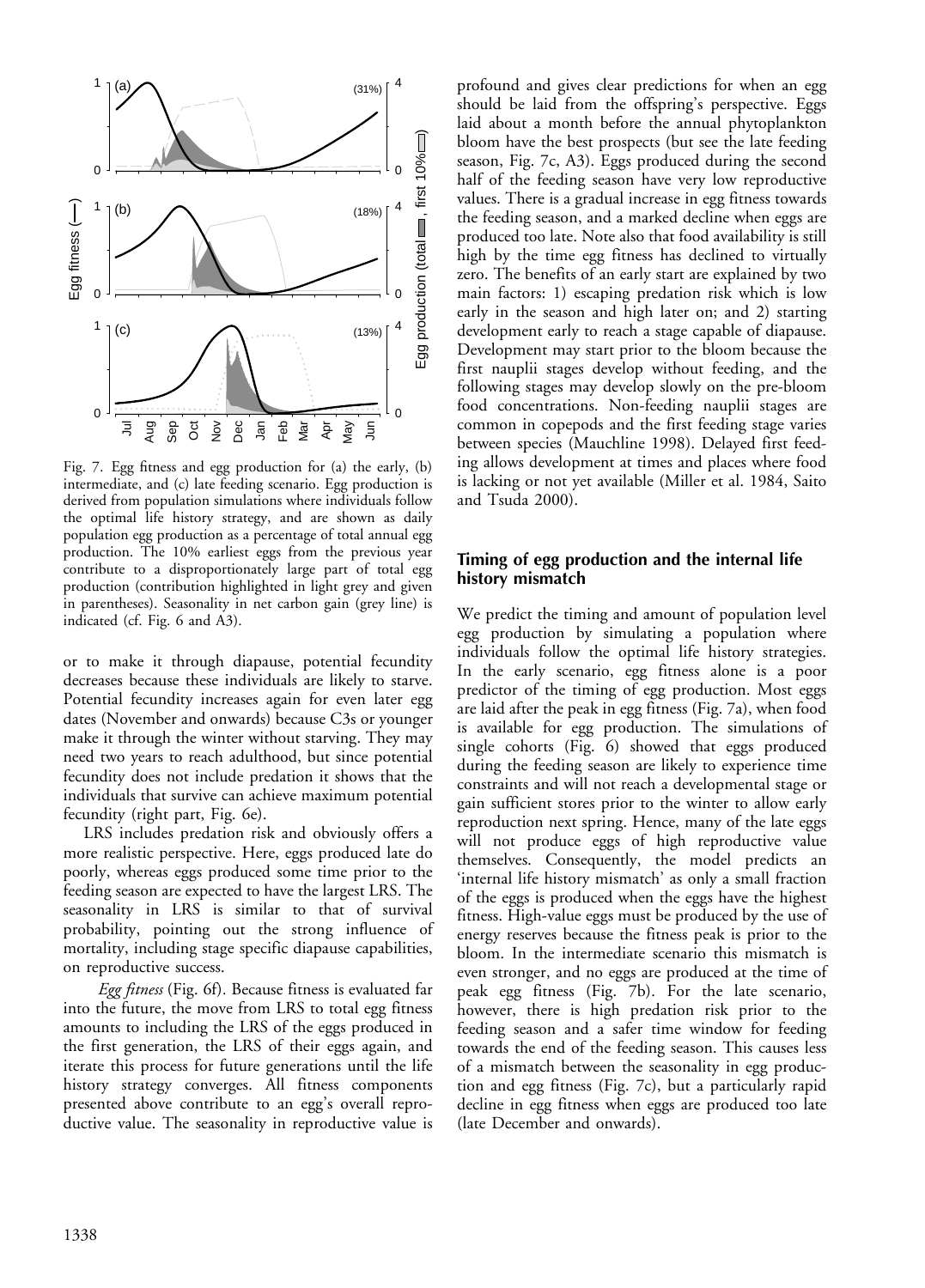There are early peaks in egg production prior to or at the onset of the feeding season in all environments (Fig. 7). These early eggs are produced from internal stores (two first peaks in the early scenario and the first peak in the intermediate and late scenario). The later and more prolonged peak, as well as all subsequent egg production, is caused by direct use of food intake, and the peak appears because of high numbers of adult females combined with high food availability. The decline in egg production after the final egg production peak is caused by adult mortality and not by reduced food availability. This effect of predation causes a longer egg production period in the early compared to the intermediate and particularly the late scenario.

The predicted seasonality in egg fitness clearly suggests that early eggs are better. Early eggs are better also within the period when eggs are produced. Our population simulations suggest that the earliest 10% of eggs give rise to a disproportionately large part of next year's eggs (Fig. 7). For the early scenario, and in terms of eggs produced next year, an average egg among the earliest 10% is 4.1 times more valuable than an average egg among the remaining 90% (Fig. 7a). For the intermediate and late scenario the factor is 2.0 and 1.3, respectively. This illustrates the population level consequences of strong seasonality in egg fitness with particularly pronounced effects for the commonly occurring scenario where seasonal food availability (phytoplankton bloom) starts prior to the time of peak predation risk (Fig. 7a). The eggs produced next year by the earliest 10% of eggs are also, on average, earlier than those that follow from later eggs. The contribution by the earliest eggs is therefore even higher in terms of reproductive value than in terms of egg numbers (with factors as above now being 5.3, 2.3 and 1.5 for the early, intermediate, and late scenario, respectively).

# General discussion

#### Why seasonal timing of reproduction?

From the offspring's perspective, there are at least three general drivers of annual rhythms in reproduction. 1) Food; as peak food demands of the offspring should coincide with high food availability (Both et al. 2006). This is the essence of the classical match mismatch hypothesis (Cushing 1990). 2) Predation; as the offspring's prospects will vary when predation risk is seasonal (Vonesh 2005). 3) Habitat availability; as suitable habitat conditions influence the prospects of young at several stages in their development, such as nursing in ice-breeding seals (Lydersen and Kovacs 1999), ice-free waters for sea-going chicks (Murphy 1995), and development in wet ponds in amphibians

(Tejedo 1992). Each of the factors above can have direct effects on phenology, or impose constraints such as developmental thresholds that affect phenology earlier in life.

Food availability and predation risk cause seasonality in egg fitness in the modelled copepod. Directly, food availability and predation determine the value of the productive season in summer. Indirectly, food and predation during winter sets developmental constraints. For instance, both the direct and indirect effects cause the high reproductive value of those reaching a viable diapause stage. The diapause constraint is one example of a general time-constraint of organisms in seasonal environments. For instance, late hatching nymphs of nymph-overwintering grasshoppers are smaller at the onset of winter and suffer higher winter mortality (Landa 1992). Birds migrating to highlatitude breeding sites offer another example. Their chicks must fledge and be prepared for a return migration before local conditions or migration conditions become too harsh (Cooke et al. 1984).

There are potential behavioural adaptations to such time constraints, as animals searching for food may accept higher risks to increase their growth rates (Houston et al. 1993). This must be mediated by the parents' feeding strategy in the case of the breeding bird. For copepods, potential options are reduced daily migration to depth or increased food searching activity. Behaviours at this time scale are not included in the present model, but have been explored in other models of zooplankton life histories (Fiksen 1997, Fiksen and Carlotti 1998).

Furthermore, an uncertain duration of the feeding season would, in some years, allow late offspring to develop to a viable diapause stage whereas even early offspring would have problems under harsh conditions in other years. The Chla data used here (Fig. A1) suggest inter-annual environmental variation in food abundance and duration of the feeding season. However, since optimal life history strategies in environments that vary interanually can not be predicted using optimization models such as ours (McNamara and Houston 1996, Houston and McNamara 1999), the model predictions must be interpreted for the specified environment only. Tarling et al. (2004) discuss the possible role of interannual variation in food availability, particularly in relation to the co-existence of 1-year and 2-year lifecycle phenotypes in the Scotia Sea population of Calanoides acutus.

The time constraints on development and growth are not caused solely by the need to be structurally prepared for diapause. There are three more factors: 1) diapause stages need sufficient energy reserves to avoid starvation; 2) energy reserves in excess of those needed for routine metabolism are beneficial for egg production next spring or structural growth while in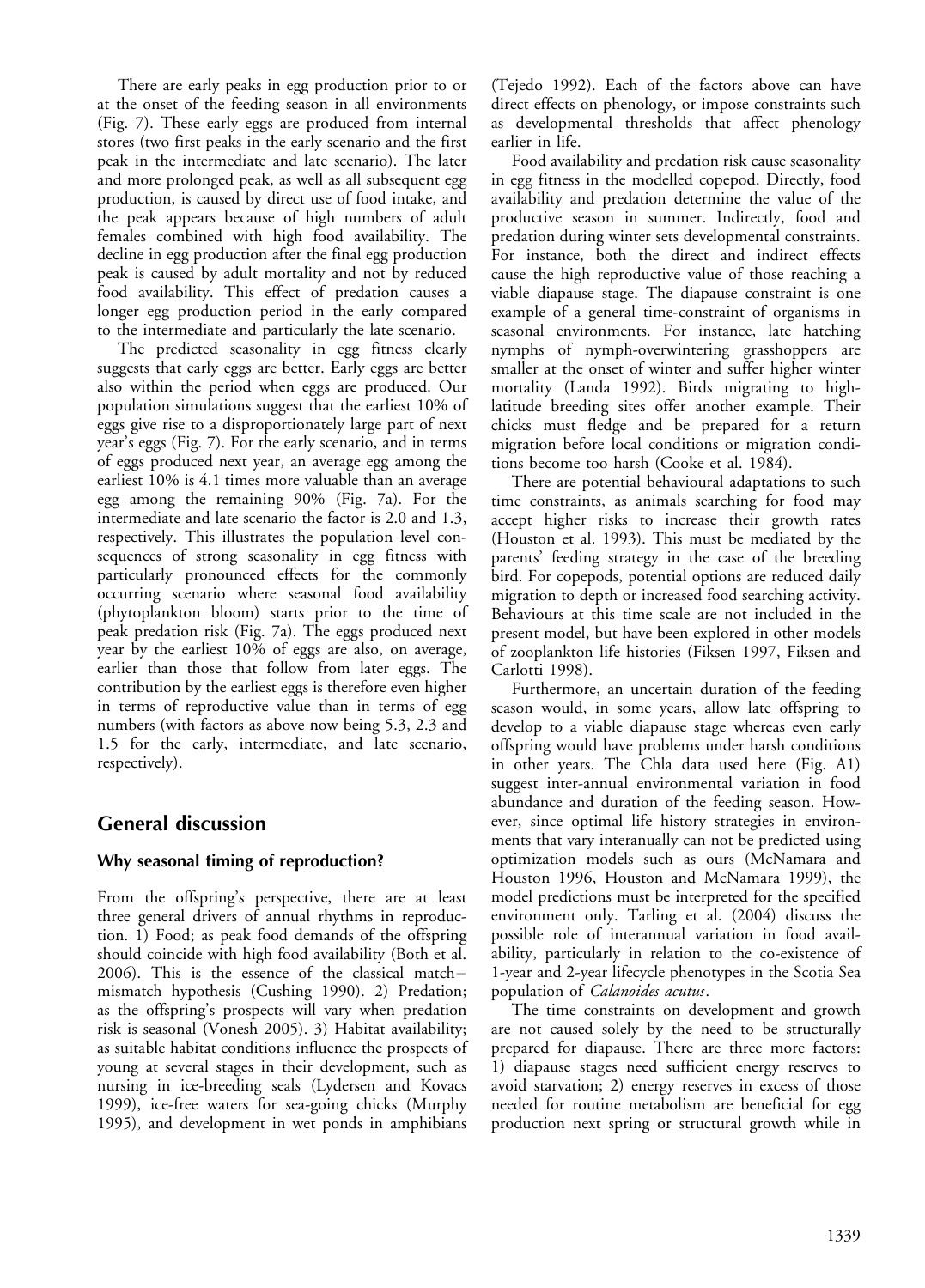diapause; and 3) reaching structurally large stages before diapause allows early maturation next year with production of high value offspring. Early eggs are more likely to achieve all of these effects. The link between an early start, subsequent size, and higher fitness is a widespread life history phenomenon (Reznick and Braun 1987, Landa 1992, Olsson and Shine 1997, Reznick et al. 2006).

Completing parts of development prior to the feeding season is beneficial when it implies reduced predation risk. This is predicted here, and the existence of non-feeding nauplii stages may therefore be an antipredator adaptation as well as a response to time constraints on development. Seasonality in predation risk may select for growth and development at times of sub-optimal growth conditions. This tradeoff is evident in our model. Eggs produced early have maximum survival from egg to adult female (Fig. 6d), while development is quicker (meaning better growth conditions) for somewhat later eggs (Fig. 6b). The high value of early eggs is thus partly due to a risk-averse strategy. When comparing fitness consequences of early and late eggs, eggs produced several months prior to the feeding season have higher fitness than eggs laid even shortly into the feeding season.

### The match-mismatch hypothesis and the internal life history mismatch

For the commonly occurring early and intermediate ecological scenarios investigated in this paper, the model predicts an internal life history mismatch in the sense that most eggs are produced at times when they have relatively low fitness. The fact that only a small proportion of a population's egg production is produced at the time of peak offspring fitness is ecologically important. The classical match-mismatch hypothesis (Cushing 1990) suggests that timing of spawning remains fixed, reflecting the time of optimal developmental conditions for the offspring. In other words, the match-mismatch hypothesis implicitly assumes that breeding takes place at the peak in offspring fitness. This may have biased our views of marine life histories towards the offspring's perspective, neglecting the fact that parents maximise their own reproductive value (Einum and Fleming 2000), or that parents are constrained by food availability themselves. Both these factors explain the internal life history mismatch predicted here.

An internal life history mismatch need not lead to a mismatch, sensu Cushing (1990), as the latter tends to focus on the overlap between food availability and offspring demand. Observed overlap between food availability and young stages may seem good, as in our model, despite the internal life history mismatch between egg fitness and egg production. However, the model predicts benefits of an earlier start, but for reasons other than food availability. Here, seasonal predation risk and time constraints on development select for an earlier start. Both these factors are likely to be general.

We have shown that early eggs are better and we have predicted that some of the egg production is shifted prior to the feeding season in order to produce eggs of high fitness. Such early egg production relies on energy stores acquired the previous feeding season. Future analyses of this and similar models should focus on the importance of storage and early reproduction as a life history strategy (Reznick and Braun 1987, Reznick et al. 2006) and as a means of reducing an internal life history mismatch.

### Reproductive value and early eggs

Are we studying the winners? Here we predict that the earliest eggs contribute disproportionately to the production of future eggs. There are direct population level consequences of the seasonal egg fitness, and from the perspective of population recruitment it might be that these few but early eggs deserve our attention. We further predict that egg production may be low, as in the early scenario, when the successful offspring are  $born - those with the best chances of recruiting to the$ population and in turn producing viable offspring. Both predictions emphasise the importance of understanding patterns of individual reproductive value if our aim is to address future population consequences (Fisher 1930).

Given the high success of early eggs, we suggest an increased focus on processes at the time when highvalue offspring are born. What, for instance, if adult copepods are cannibals on eggs early in the season (Ohman and Hirche 2001)? What if the ascent from diapause comes out of phase with the feeding habitat because of environmental changes primarily at the surface? Mismatch as a consequence of climate change is a well-documented phenomenon (Both et al. 2006), but there are also indirect evidence of rapid evolution of phenology, compensating for changes taking place in the feeding area (Jonzén et al. 2006). Our study suggests increased focus on the pre-bloom period in studies of marine copepods.

It would also be instructive to focus more on egg quality for zooplankton in general, such as variation in size and energy reserves of the egg. Egg size and quality may influence development time and survival probability, and consequently change the fitness of an egg, possibly including the seasonality in egg fitness. For pelagic fishes, the patchiness of the food resource may predict the tradeoff between size vs number of eggs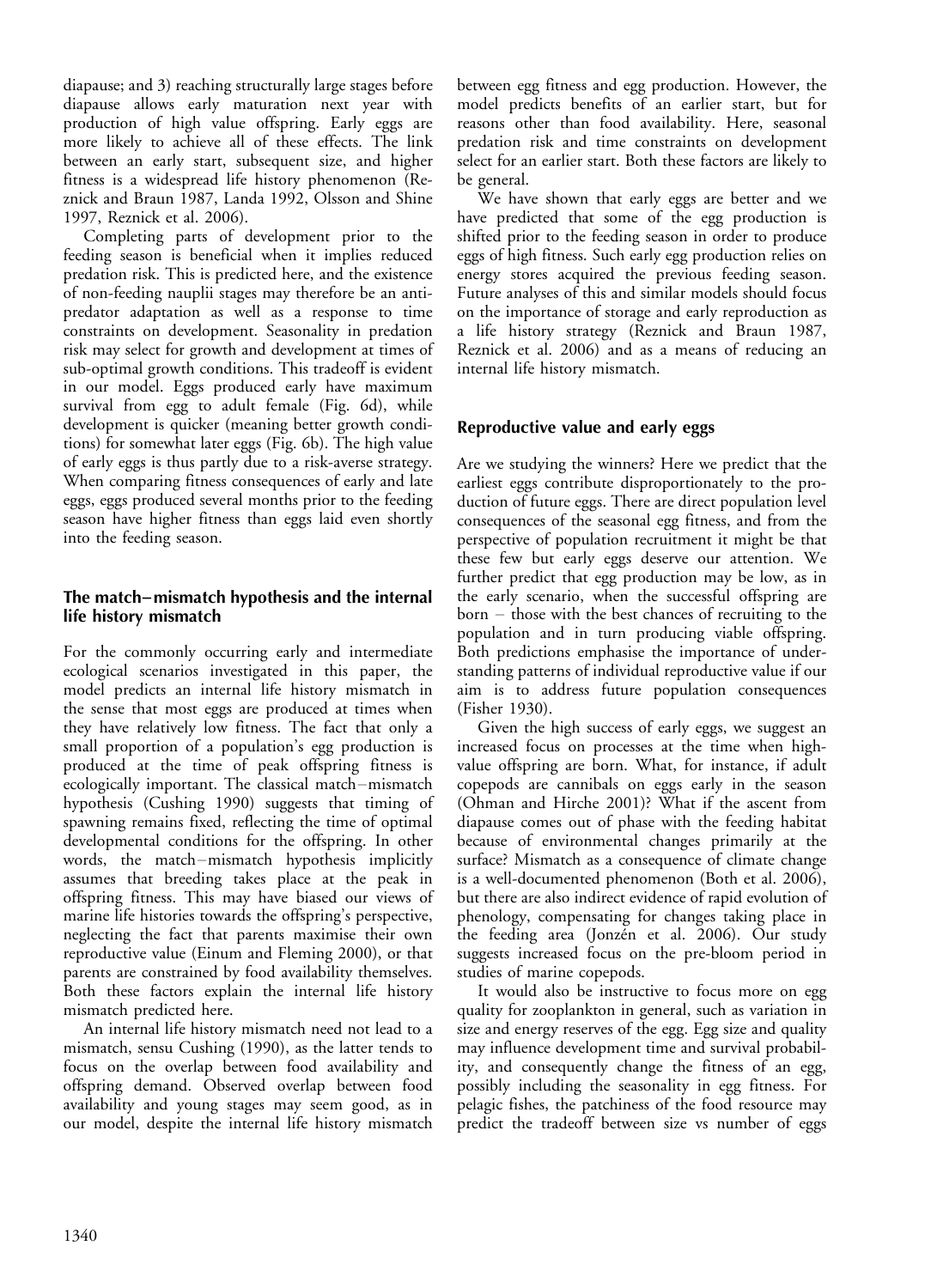(Winemiller and Rose 1993). Variation in egg quality may therefore reflect adaptive strategies by parents. Egg size and content have been documented to vary seasonally (Pond et al. 1996), but we are not aware of studies on variation in egg size in relation to maternal state in free spawning copepods. A focus on egg states other than time of birth (egg date) would be a further step towards identifying the most successful strategies. Studies of salmon offer examples where egg quality (egg size) is studied in detail as well as the mothers' moulding of the offspring via the tradeoff between egg size and egg numbers (Einum and Fleming 2000).

#### Guide to field studies and extended models

Reproductive values are difficult to obtain from field studies, particularly in systems where the fate of an individual is hard to follow, as for small pelagic species. The importance of early born offspring may therefore easily pass unnoticed, potentially also with the danger of concluding that the parent's strategy reflects what is best for the offspring and that total number of eggs (or other early stages) determine recruitment success. Field studies of zooplankton may contribute to a better understanding of temporal variation in reproductive value if cohorts of eggs are followed. Moving the research vessel with the currents, instead of along predetermined transects is one potential approach; another is fjord studies and mesocosms as laboratories for oceanic processes.

Some of the model predictions may also guide field or laboratory studies of copepod development and diapause. 1) For C. acutus, one basic study would be to determine development time to the first feeding stage. 2) We also suggest seeking a better understanding of the constraints that limit young stages from diapause. Potential causes are metabolic costs, migration costs, buoyancy costs, storage capability, and size-specific mortality.

Finally, we suggest that extensions of the model used here should test the consequences of letting adult females rebuild energy stores and prepare for a second diapause and breeding season. This may have consequences for some of the late egg production we predict and thereby the degree of mismatch between the timing of peak egg fitness and predicted egg production. The question also raises a fundamental life history question for copepods. Some species are known to be semelparous, in the sense of having one reproductive season (Miller et al. 1984), whereas others may be iteroparous and reproduce over several seasons (Miller et al. 1984, Kosobokova 1999). What are the ecological conditions and life history constraints that favour semelparity or iteroparity?

#### Concluding remarks

We have studied the optimal life history of a highlatitude copepod experiencing seasonal food availability and predation risk. The reproductive value of an egg is predicted to be highly seasonal and the time of peak egg fitness depends on the interaction between food availability and predation risk. The highest egg fitness is predicted some time prior to the phytoplankton bloom. Studying fitness components separately allows us to conclude that seasonality in egg fitness is caused both by environmental seasonality (food and predation risk) and by the need to develop to a diapause stage towards the end of the feeding season, causing timeconstraints. Despite being slow, development and growth prior to the feeding season are beneficial because of lower predation risk, and non-feeding initial stages may therefore be an anti-predator strategy. Finally, we have predicted an internal life history mismatch where mothers produce eggs later than the time of peak egg fitness. As a consequence, the earliest eggs, with the highest reproductive value, have the greatest importance to population recruitment despite their small initial numbers. We suggest a stronger focus on potential mismatch within life histories, and emphasise the need to study reproductive strategies as a component of complete life histories or annual routines.

 $Acknowledgements - QV$  thanks A. Atkinson, A. G. Hirst, R. E. Korb, D. Pond, R. S. Shreeve, S. E. Thorp and P. Ward for valuable discussions on Calanoides acutus and the Southern Ocean. We thank H. Kokko for comments on an earlier version of the manuscript. ØV and CJ were financed by the Research Council of Norway. The contribution of GAT was carried out as part of the FLEXICON project of the DISCOVERY 2010 programme at British Antarctic Survey.

# References

- Andrews, K. J. H. 1966. The distribution and life-history of Calanoides acutus (Giesbrecht). - Discovery Rep. XXXIV:  $117 - 162.$
- Atkinson, A. 1998. Life cycle strategies of epipelagic copepods in the Southern Ocean.  $-$  J. Mar. Syst. 15: 289 $-311$ .
- Atkinson, A. et al. 1997. Regional differences in the life cycle of Calanoides acutus (Copepoda: Calanoida) within the Atlantic sector of the Southern Ocean. - Mar. Ecol. Prog. Ser. 150: 99-111.
- Both, C. et al. 2006. Climate change and population declines in a long-distance migratory bird.  $-$  Nature 441: 81-83.
- Clark, C. W. and Mangel, M. 2000. Dynamic state variable models in ecology. - Oxford Univ. Press.
- Conover, R. J. 1988. Comparative life histories in the genera Calanus and Neocalanus in high-latitudes of the northern hemisphere. - Hydrobiologia 167: 127-142.
- Cooke, F., Findlay, C. S. and Rockwell, R. F. 1984. Recruitment and the timing of reproduction in lesser